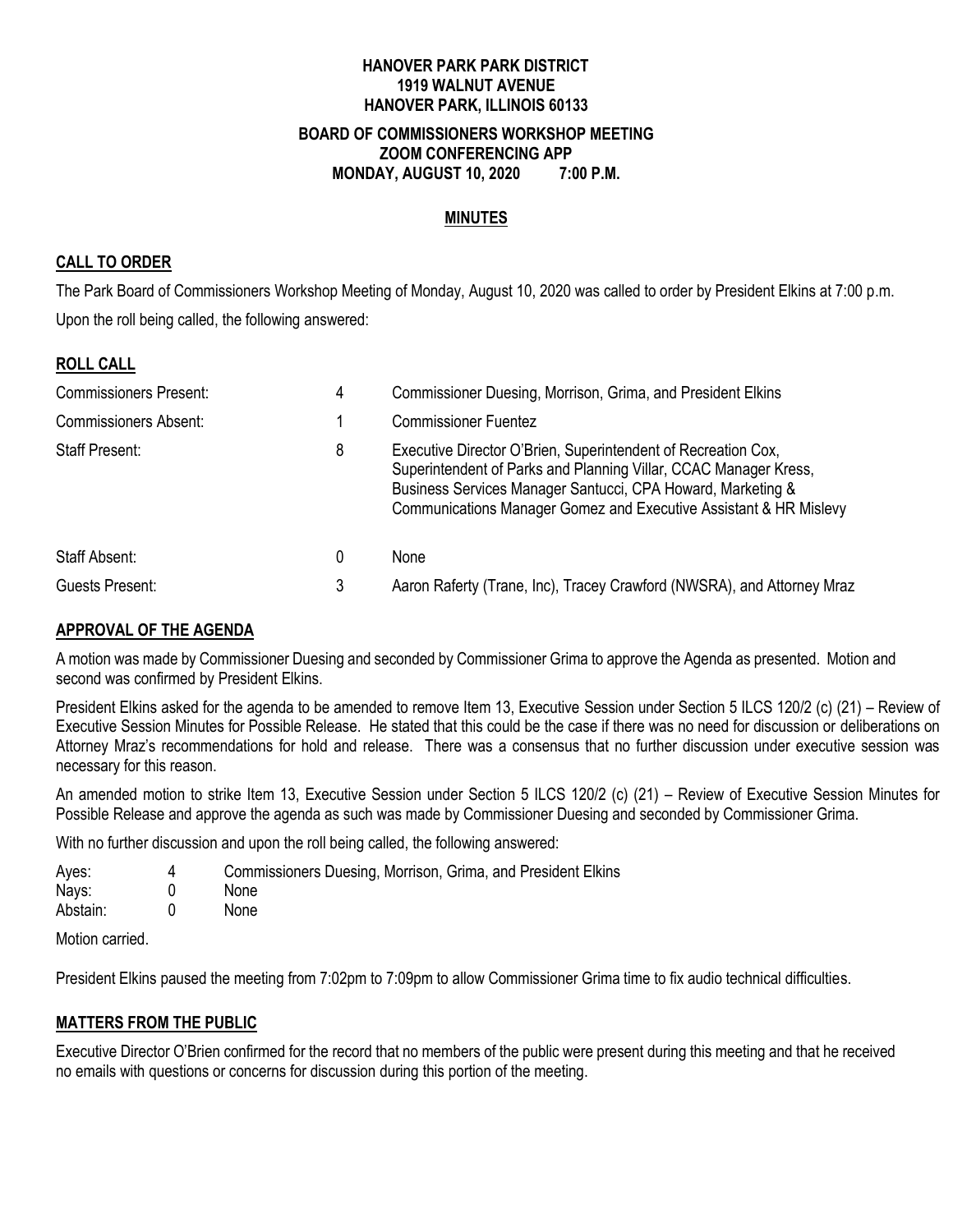## **STAFF REPORT**

President Elkins opened discussion by asking if the District has completed the switch to all LED lighting. Superintendent Villar stated only Ahlstrand facility has been completed, Community Center will be done by Trane. Commissioner Grima asked if District paid for Butterfly Garden work out of pocket or received donations or community involvement. Executive Director O'Brien replied it was a combination of landscaping budget and community involvement at the NWSRA Sensory Garden. Tracey Crawford(NWSRA) soke about community involvement at the NWSRA Sensory Garden. Executive Director O'Brien explained that the District Monarch Way Station has been registered with Butterfly Watch to help advertise our location to local schools and other groups. President Elkins asked when the cricket pitch would be completed and Superintendent Villar responded it would be done this week. Superintendent Cox added that one cricket rental canceled due to the pandemic but the other two rentals were ready to play.

## **LEGISLATIVE UPDATE**

Executive Director O'Brien informed the board that a new source of annual District funding would be through the Great American Outdoors Act.

### **FINANCE / ADMINISTRATION**

### **A. Trane Guaranteed Energy Savings PACT Agreement Presentation – Aaron Raferty**

Aaron Raferty provided the Board with a recap of the project scope, the energy savings upgrades that will be completed by Trane through the passing of this agreement (HVAC at multiple facilities, interior and exterior lighting, and building automation system), and overview of the structure of the agreement including the Addendum and Exhibits. He provided additional information on the payment schedule, as well as the annual savings breakdown and guarantee. Commissioner Duesing asked for an explanation of the warranties included in this agreement, to which it was explained that the labor warranty is one (1) year, but the materials warranty is five (5) years. Executive Director O'Brien added that the District would be looking into a future Service Agreement with Trane for maintenance of their equipment after the 5-year warranty period. The Board and Aaron Raferty further discussed operational savings and the potential for future renegotiations of this contract if new equipment is released that could lead to a greater energy savings for the District.

Aaron Raferty and Bryan Mraz left the 8/10/20 Workshop Meeting via Zoom at 7:37pm.

### **B. NWSRA 2021 Member District Annual Assessments Presentation – Tracey Crawford, NWSRA**

Tracy Crawford provided the Board with a summary of the Member District Assessment, informing that this is the portion of the District's Special Rec Fund that can be levied to support individuals with disabilities. She then presented a breakdown of how member district assessments are calculated for each member district, as well as detailed the benefits that come to both the District and Hanover Park community from ratifying this assessment (such as the ADA ramp and Pursuit 2 program at the Community Center). Due to multiple contributing factors the assessment expenses for the District were approximate to those the year prior, totaling \$152,909.96. There were no further questions or discussion from the Board on this agenda item.

#### **C. Review the Statement of Cash Receipts and Disbursements and related revenue/projection reports (May 1, 2020 through July 31, 2020)**

CPA Howard opened discussion by summarizing the Statement for the board. He noted that the District received tax revenue from counties, which has resulted in a seasonal surplus. Also, he informed that financing for the Trane Energy Savings project has been secured and will allow for long term benefits. CPA Howard discussed the status of non-tax revenue, highlighting how the Club brought in approximately \$50,000. Recreation programming revenues have been impacted due to strict guidelines imposed by the state but are in the positive. CPA Howard assured that overall, the District is on its way to meet all financial obligations by the end of the fiscal year. Lastly, Manager Kress explained Club membership numbers in the statement.

### **D. Capital Projects Renovations Update i. Ahlstrand Fieldhouse ii. CCAC front desk iii. Community Center Front Desk**

Executive Director O'Brien explained to the Board the project short list in their packet showed status updates on the capital projects for year one. Superintendent Cox gave an overview to the Board of the renovation project at Ahlstrand which includes new flooring and furniture, updated lighting and electrical, painting, and landscaping. Commissioner Morrison suggested that staff clarify how the capital project list is organized in the future. CCAC Manager Kress informed the Board that the renovations should be completed in the following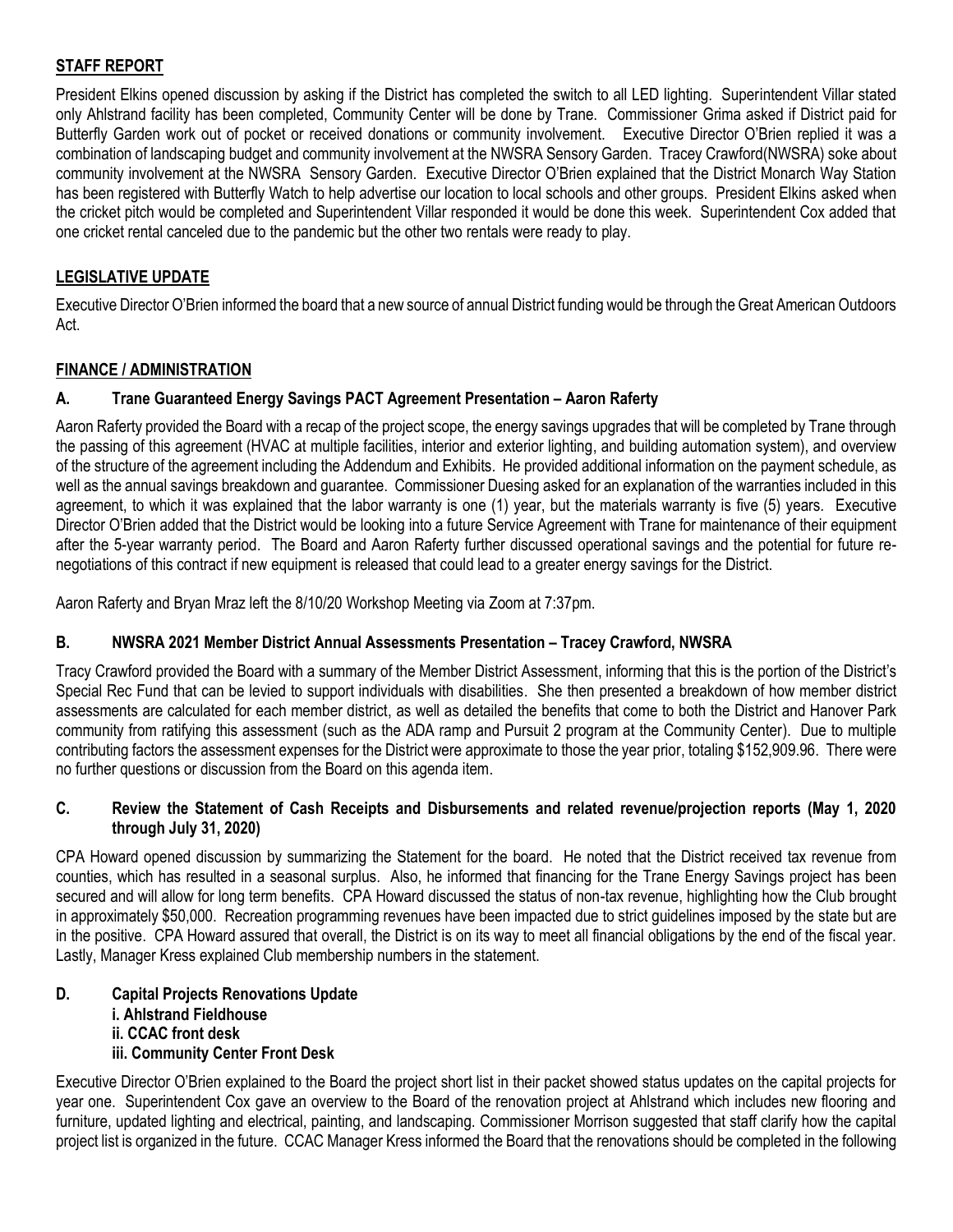week, some damage found has caused a slight delay. Superintendent Cox and Superintendent Villar explained how the same contractor preforming the renovations to CCAC front desk will be doing the work to the Community Center front desk starting August 18.

### **E. Review Security Camera Planning, Design, and Specification Deployment Proposal from Sun Ray Power & Communication, LLC.3**

Executive Director O'Brien explained to the Board that this proposal was for the specification for the technology needed by the District for security, not for the install of the security system itself. Commissioner Morrison questioned how Sun Ray was chosen and then asked Executive Director O'Brien to confirm with Attorney Mraz about due diligence and any potential conflict of interest since President Elkins recommended this company. Commissioner Grima asked staff to provide references and certifications at the next Board meeting so that the Board could have all the information before deciding on whether to approve this proposal.

## **F. Executive Director Goals & Objectives 2020-2021 Update**

Executive Director O'Brien provided the Board with an update on his progress with his Goals and Objectives for this year. He highlighted scheduling respect and accountability training for supervisors, researched employee engagement surveys, sent out invites for Foundation growth, and met with Manager Gomez regarding marketing strategy.

### **RECREATION**

### **A. Review Independent Contractor Agreement for sports instruction services with Hot Shots Sports, LLC**

Superintendent Cox explained to the Board that this contract would cover general athletic services as well as specific sports programs. Commissioner Morrison asked that the verbiage on item five be updated since it reads as if programming has already started when it hasn't.

#### **B. Review Independent Contractor Agreement for STEM instruction services with Young Grasshopper, LLC (d/b/a Code Ninjas Bartlett)**

Superintendent Cox informed that this contract would allow the District to offer STEM classes. She also stated that the pricing and dates would be updated to reflect the contractor's fall availability and rates. The updated contract would be provided to the Board at their next meeting. Commissioner Morrison asked that the same item five in this contract be revised also.

## **PARKS**

### **A. Review Park Inspections**

No discussion.

### **B. Discuss Village of Hanover Park Land Conveyance Request**

Executive Director O'Brien reminded the Board of the Village's request for the District to gift them the portion of land that Anne Fox Park's tennis courts sit upon in order for them to expand upon storm water drainage. This request was first proposed at the July 13<sup>th</sup> workshop meeting. President Elkins asked staff if it would be possible to construct a small skate somewhere else at Anne Fox Park so that an amenity wouldn't be lost. Superintendent Villar discussed the many resources that would entail creating a skate park. District staff and the Board further discussed the pros/cons of expanding on Anne Fox Park as well as the overall request from the Village. Concluding discussion, the Board arrived at the consensus for the District to request the Village waive water fees associated with filling the pool at Seafari Springs Aquatic Center for the 2021 season in exchange for the District gifting the requesting land.

## **CCAC**

### **A. Dome Update**

CCAC Manager Kress informed the Board that staff has been working with WT Engineering on two ideas to reinforce the concrete foundation of the dome. These ideas are being reviewed by the dome manufacturer with repairs being planned for this fall. At this time the dome is only being used for lessons.

### **DISCUSSION OF BOARD COMMITTEES & RESPONSIBILITIES**

President Elkins informed the Board that he added this item to the agenda to begin discussion on revamping Board committee meetings. Committees meet on a as-needed basis up to this point but President Elkins is looking for a regular schedule and to review their